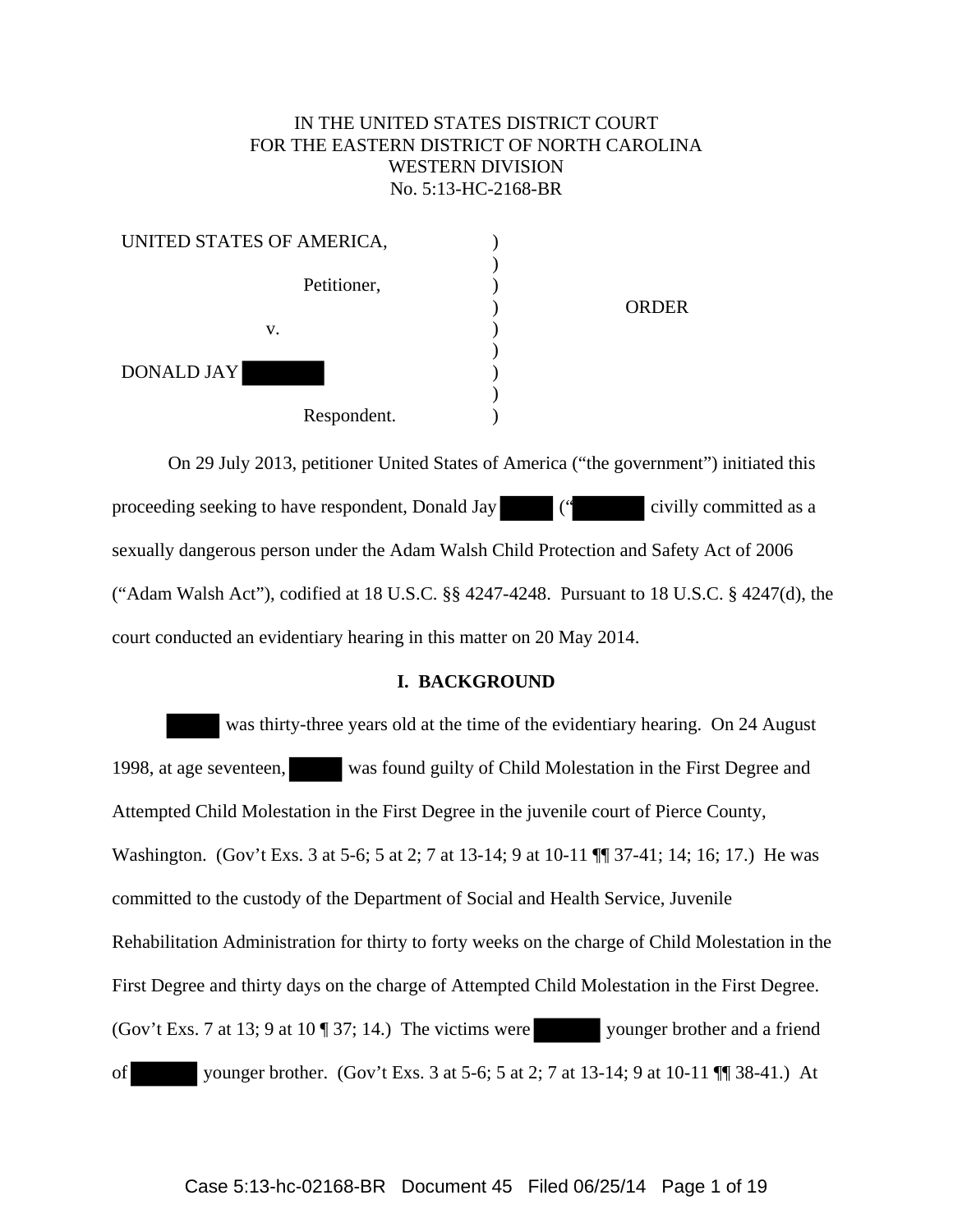times in the past, admitted that he sexually abused his younger brother over the course of several years. (See, e.g., Gov't Exs. 7 at 14; 9 at 11 ¶ 41.) More recently, however, has maintained that he molested his younger brother on only one occasion when was sixteen years old. (See, e.g., Gov't Exs. 3 at 5; 25 at 24:2-3, 27:6-22, 56:3-57:1; Resp't Ex. 2 at 6.)

During his confinement after being adjudicated on the above charges, participated in sex offender treatment<sup>1</sup> and admitted to having sexually molested a number of other prepubescent males<sup>2</sup> when he was a teenager. (Gov't Exs. 3 at 6; 5 at 2; 7 at 20; 9 at 27  $\P$  112; 18; 25 at 49:15-54:3; Resp't Proposed Findings of Fact and Conclusions of Law, DE # 31, at 3 ¶ D.) The exact number of child victims is unclear. At the hearing, admitted to having six or seven victims, although he may have had as many as eighteen victims. (See, e.g., Gov't Exs. 3 at 6; 5 at 2; 7 at 20, 22; 9 at 16-17  $\P$  59-73; 18.) was not criminally charged with regard to any of these other acts of child molestation because he was granted prosecutorial immunity in relation to any sexual misconduct that he disclosed during his participation in sex offender treatment. (Gov't Exs. 3 at 6; 5 at 3; 7 at 20; 9 at 17  $\P$  65, 70; Resp't Proposed Findings of Fact and Conclusions of Law, DE # 31, at 3 ¶ D.)

As a juvenile, was additionally arrested for taking a motor vehicle without the owner's permission and was convicted of Possession of Stolen Property, Third Degree, after

<sup>1</sup> may have participated in sex offender treatment on other occasions. (See, e.g., Gov't Exs. 3 at 8; 25 at 61:3-62:5; Gov't Proposed Findings of Fact and Conclusions of Law, DE # 33, at 17 ¶ 2; Resp't Proposed Findings of Fact and Conclusions of Law, DE # 31, at 3  $\mathbb{T}$  D; but see Gov't Ex. 7 at 9 (while housed at a federal facility in Arizona, agreed to participate in the Sex Offender Treatment Program, "but was noted to have withdrawn one month later without receipt of any services").)

<sup>&</sup>lt;sup>2</sup> The court notes that when was between the ages of twelve and thirteen years old, he did have one female victim who was seven or eight years old. (Gov't Exs. 7 at 20; 9 at 17 ¶ 73; 25 at 17:14-19:8.) All of his other victims were prepubescent males. (See, e.g., Gov't Ex. 5 at 2-3 ("Except for one female victim (age 7 or 8), the rest of Mr. known victims were males between the ages of five and 13.").)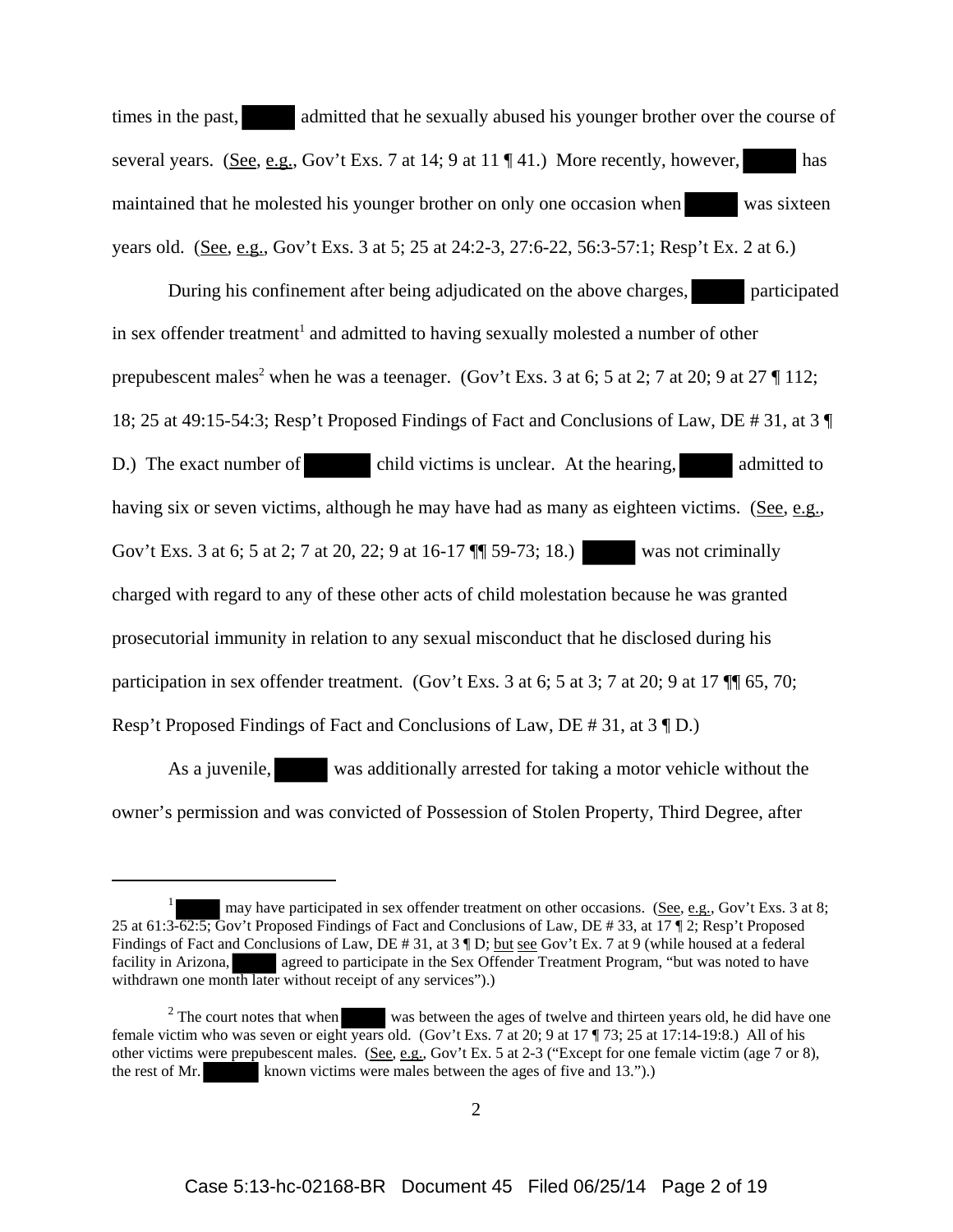stealing a cellular telephone. (Gov't Exs. 5 at 6; 7 at 10; 9 at 10, 12 ¶¶ 35-36, 42-43.) As an adult, has been convicted of theft on three occasions, all of which occurred in 1999. (Gov't Exs. 5 at 6; 7 at 11; 9 at 12-14 ¶¶ 44-50; 25 at 67:22-71:1, 75:13-76:8, 77:15-21.) He has also been convicted of Failure to Register as a Sex Offender on three occasions, in 2000, 2001, and 2004. (Gov't Exs. 5 at 6; 7 at 11-12; 9 at 14-15 ¶¶ 51-57; 22; 24 at 1, 3-4; 25 at 79:3-8, 83:25-84:2, 86:17-22.) He violated his adult probation on numerous occasions (e.g., failure to report, failure to notify of a change of address, failure to pay legal financial obligations, failure to comply with treatment), which led to modifications of his sentences. (Gov't Exs. 7 at 12; 9 at 13 ¶ 46; 25 at 60:8-14.) Records further indicate that has a history of using alcohol, illegal drugs, inhalants, and prescription drugs but that he has been inconsistent in reporting the extent of his substance use over time. (Gov't Exs. 5 at 7; 7 at 7; 9 at 27 $\P$  $\P$  113-16.)

On 30 March 2005, was indicted for Sexual Abuse of a Minor, and he pled guilty to the charge on 19 January 2006. (Gov't Exs. 7 at 15, 19; 9 at 2 ¶¶ 1-2.) With regard to this offense, became friendly with a number of women who were living at a military housing unit in Fort Lewis, Washington. (See, e.g., Gov't Exs. 3 at 7; 5 at 3; 7 at 15; 9 at 3-5  $\P$  10-12.) assisted them with childcare, cleaning, and other tasks while their spouses were away. (Id.) On or about 23 December 2004, a digital camera was found in one of the homes, and it was learned that had taken pictures of a seven-year-old boy's penis while the boy was sleeping and that he had downloaded child pornography. (Gov't Exs. 3 at 7; 5 at 3; 7 at 15, 18- 19; 9 at 3, 7-8  $\P$  8-9, 18, 20.) It was also learned that had engaged in sexual contact with a fifteen-year-old boy. (Gov't Exs. 3 at 7; 5 at 3; 7 at 19; 9 at 7  $\P$  19.) was not criminally charged with taking the photos of the seven-year-old boy's penis, which he admitted

3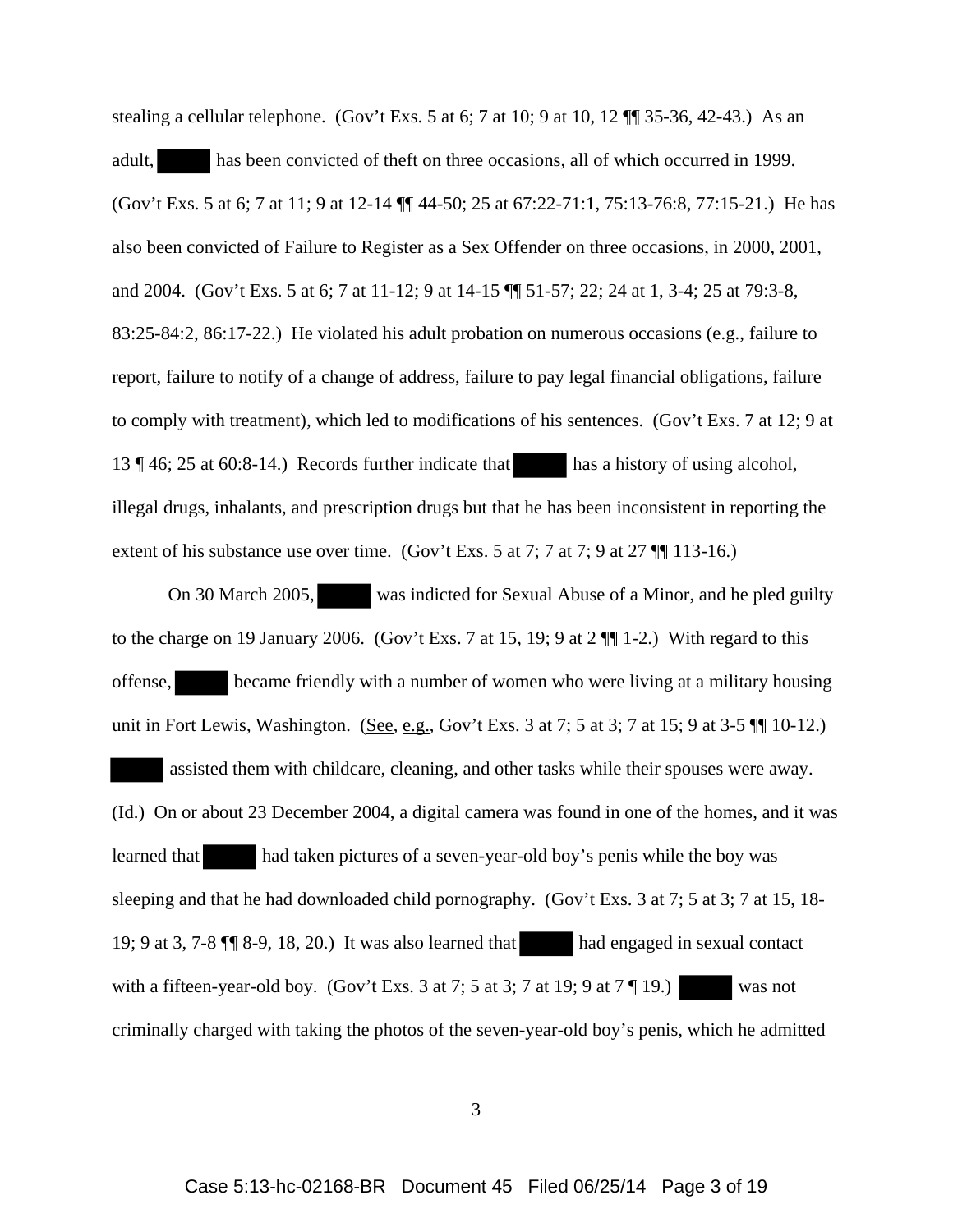doing, or for possessing child pornography, which he also admitted. (Gov't Exs. 3 at 8; 5 at 3; 7 at 18-19; 9 at 7-8 ¶¶ 18, 20.) Rather, he was only charged with having sexually abused the fifteen-year-old boy. On 16 March 2007, was sentenced to one hundred twenty months imprisonment and a five-year term of supervised release. (Gov't Exs. 3 at 8; 7 at 19; 8.)

While in the custody of the federal Bureau of Prisons ("BOP"), was sanctioned on 12 March 2010 for Possessing a Dangerous Weapon. (Gov't Exs. 3 at 8; 5 at 6; 7 at 21.) In 2013, he was accused of taking a medication not prescribed by staff. (Gov't Ex. 3 at 3, 10; Resp't Proposed Findings of Fact and Conclusions of Law, DE # 31, at 3 ¶ C.) On 29 July 2013, was certified as a sexually dangerous person pursuant to 18 U.S.C. § 4248. (DE ## 1, 1-

1.)

### **II. DISCUSSION**

The Adam Walsh Act provides for the civil commitment of "sexually dangerous person[s]." 18 U.S.C. § 4248. Under 18 U.S.C. § 4247(a)(5), a "sexually dangerous person" is one "who has engaged or attempted to engage in sexually violent conduct or child molestation and who is sexually dangerous to others." A person is "sexually dangerous to others" if he "suffers from a serious mental illness, abnormality, or disorder as a result of which he would have serious difficulty in refraining from sexually violent conduct or child molestation if released." 18 U.S.C. § 4247(a)(6); see also United States v. Francis, 686 F.3d 265, 274 (4th Cir. 2012).

Under the Adam Walsh Act, the government has the burden of proving that is a sexually dangerous person by clear and convincing evidence. 18 U.S.C. § 4248(d). "The clear and convincing evidence standard is an 'intermediate standard,' lying somewhere 'between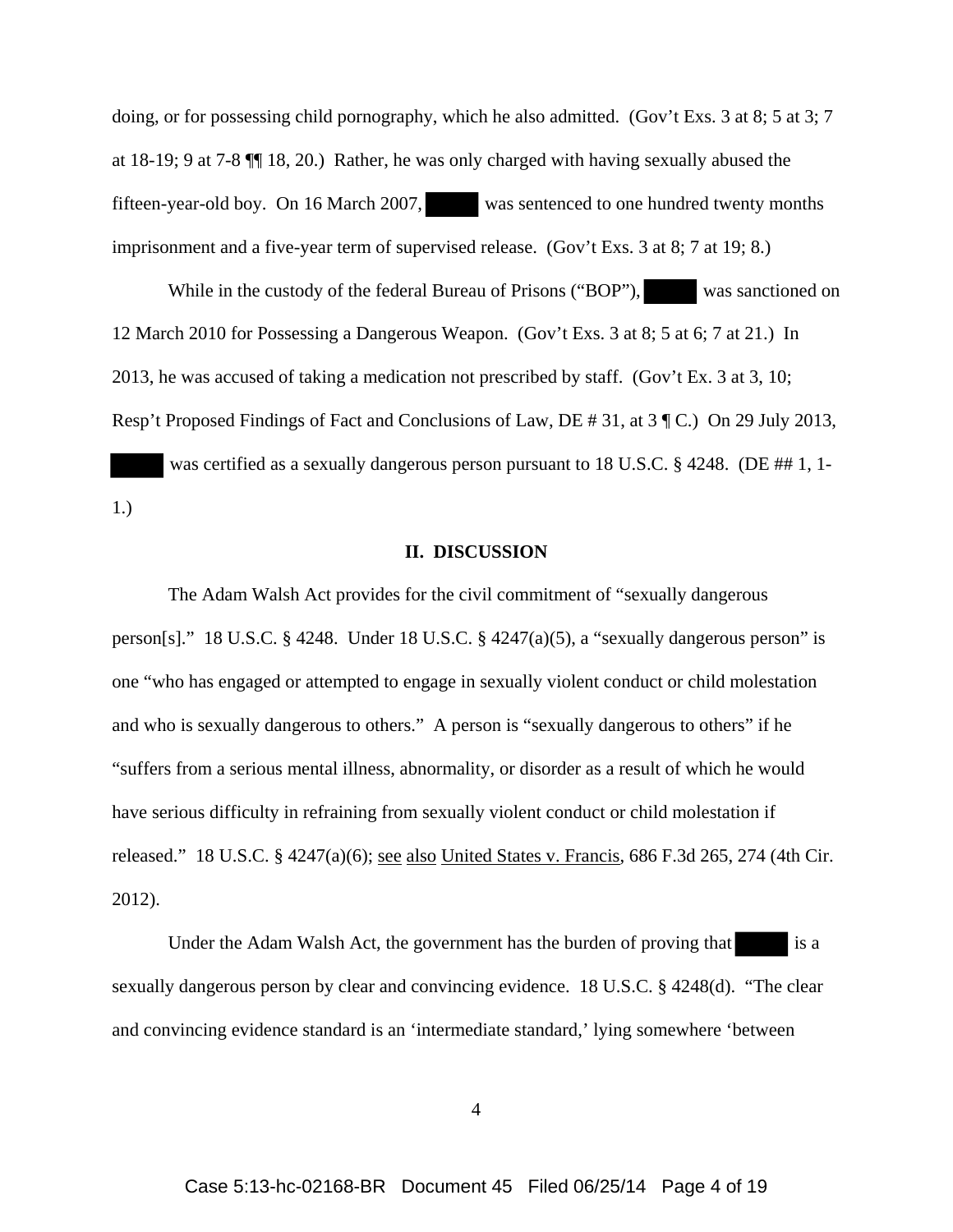preponderance of the evidence and proof beyond a reasonable doubt.'" United States v. Hunt, 643 F. Supp. 2d 161, 179 (D. Mass. 2009) (quoting Addington v. Texas, 441 U.S. 418, 425 (1979)). "Clear and convincing evidence is evidence 'of such weight that it produces in the mind of the trier of fact a firm belief or conviction, without hesitancy, as to the truth of the allegations sought to be established, and, as well, as evidence that proves the facts at issue to be highly probable." United States v. Springer, 715 F.3d 535, 538 (4th Cir. 2013) (quoting Jimenez v. DaimlerChrysler Corp., 269 F.3d 439, 450 (4th Cir. 2001)); see also Hunt, 643 F. Supp. 2d at 179 (The government must produce "'[e]vidence indicating that the thing to be proved is highly probable or reasonably certain.'" (alteration in original) (quoting Black's Law Dictionary 596 (8th ed. 2004))).

Thus, in order to prove that is a "sexually dangerous person," the government must prove three elements by clear and convincing evidence: (1) that engaged in or attempted to engage in sexually violent conduct or child molestation;  $(2)$  that suffers from a serious mental illness, abnormality, or disorder; and (3) that, as a result of the serious mental illness, abnormality, or disorder, would have serious difficulty in refraining from sexually violent conduct or child molestation if he were to be released. See 18 U.S.C. §§ 4247(a)(5)-(6), 4248; Francis, 686 F.3d at 274; United States v. Hall, 664 F.3d 456, 461 (4th Cir. 2012).

Four experts testified at the evidentiary hearing. Rebecca Psy.D., and Dale R. Ph.D., testified on behalf of the government. Leonard A. Ph.D., testified as the court-selected examiner. (See DE ## 6, 7.) Joseph J. Plaud, Ph.D., testified on behalf of

5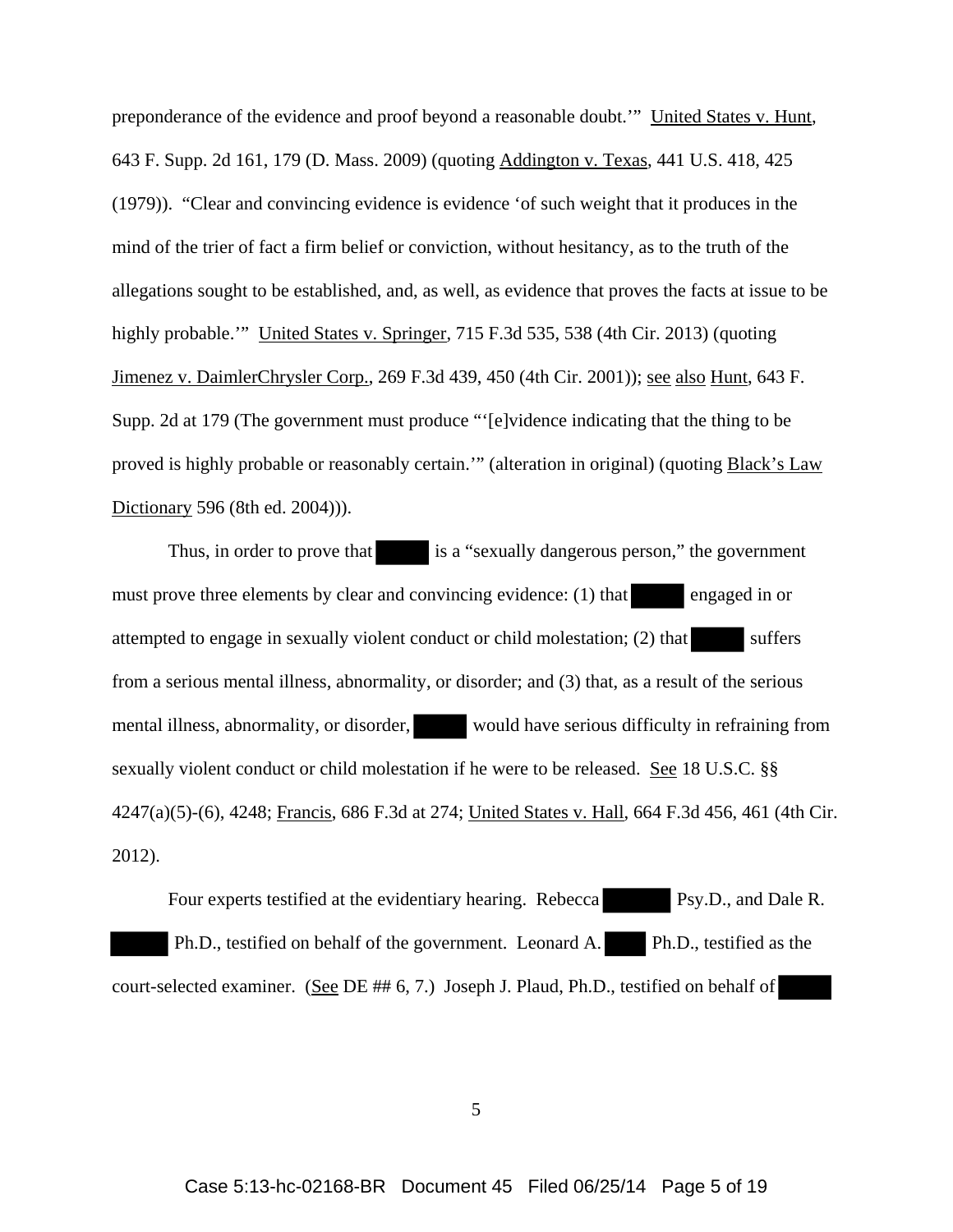### A. Previously Engaging or Attempting to Engage in Child Molestation

The court finds that the first criterion for commitment under the Adam Walsh Act, that "has engaged or attempted to engage in sexually violent conduct or child molestation" in the past, is satisfied. 18 U.S.C.  $\S$  4247(a)(5). All of the experts in this case agree that has committed acts of child molestation, and does not dispute that the government has proven the first element. (See Resp't Proposed Findings of Fact and Conclusions of Law, DE # 31, at 6.)

#### B. Serious Mental Illness, Abnormality, or Disorder

To meet its burden of establishing that is "sexually dangerous to others," the government must also prove that "suffers from a serious mental illness, abnormality, or disorder." 18 U.S.C.  $\S$  4247(a)(6). Three of the experts in this matter, Drs. and opined that suffers from pedophilia/pedophilic disorder,<sup>4</sup> sexually attracted to

<sup>&</sup>lt;sup>3</sup> Both Dr. and Dr. Plaud interviewed as part of their forensic evaluations. Drs. and did not interview but instead relied on a review of the relevant records in conducting their evaluations.

<sup>&</sup>lt;sup>4</sup> "Pedophilic disorder" is a condition described in the American Psychiatric Association's Diagnostic and Statistical Manual of Mental Disorders, Fifth Edition ("DSM-5"), which was released in May 2013. In the prior manual, the Diagnostic and Statistical Manual of Mental Disorders, Fourth Edition, Text Revision ("DSM-IV-TR"), this same condition was labeled as "pedophilia." The court notes that there is no difference between the DSM-IV-TR and the DSM-5 with regard to the diagnostic criteria for this disorder. "Only the disorder name will be changed from pedophilia to pedophilic disorder to maintain consistency with the chapter's other listings." American Psychiatric Association, http://www.psychiatry.org/practice/dsm/dsm5, under the "Paraphilic Disorders" heading (last visited June 25, 2014). Because the DSM-5 is the current operative manual, the court will use the term "pedophilic disorder" throughout this order when discussing whether such diagnosis is applicable to The court will use the term "pedophilia" when discussing cases that were decided when the DSM-IV-TR was the operative manual.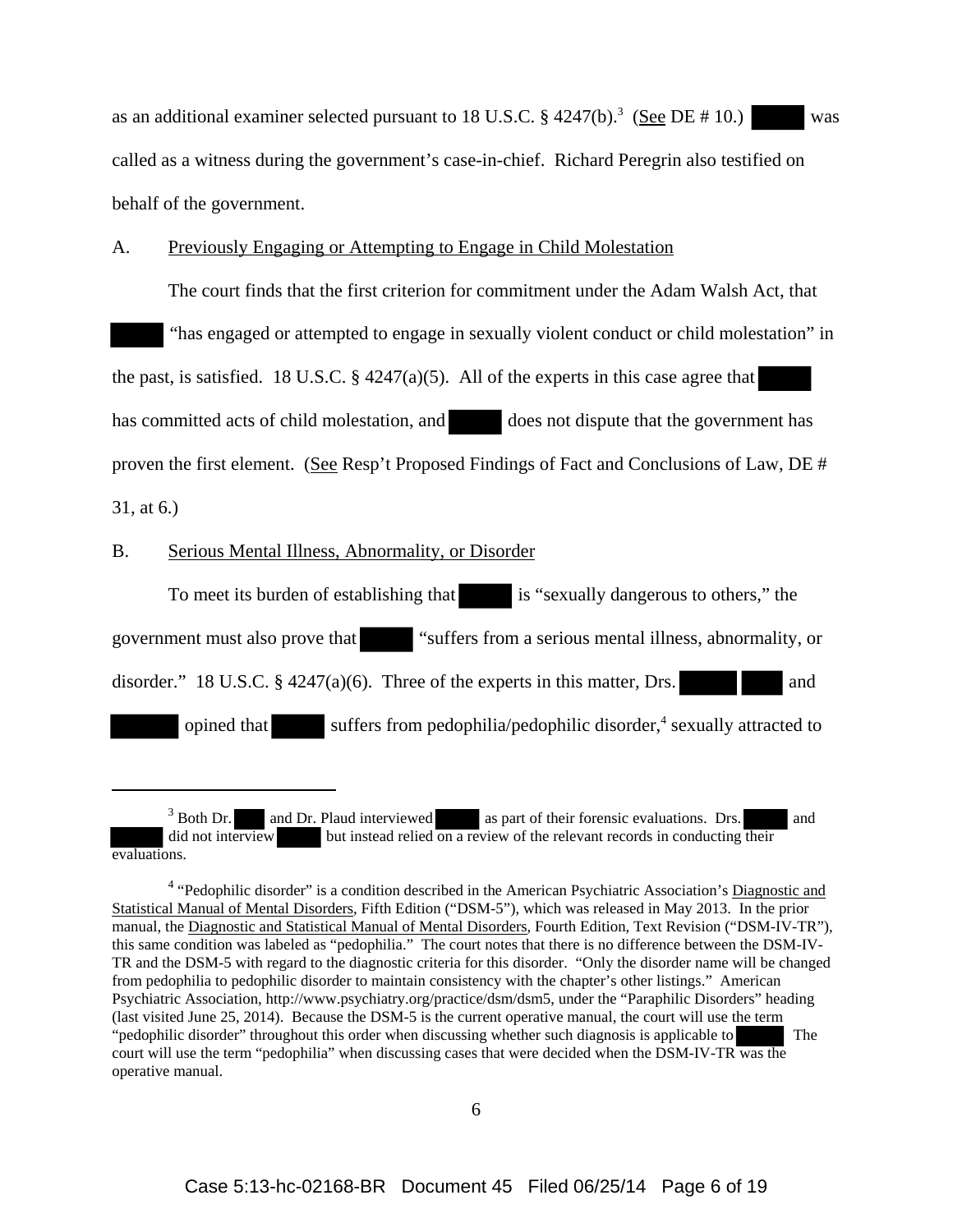males, non-exclusive type.<sup>5</sup> (Gov't Exs. 3 at 11-12; 5 at 8-9; 7 at 21-22.) These same three

experts also diagnosed with antisocial personality disorder. (Gov't Exs. 3 at 12; 5 at 8-

10; 7 at 21, 23.) In contrast, Dr. Plaud disagreed with the other experts in this case and

concluded that does not suffer from any type of sexual disorder or any other mental

illness, abnormality, or disorder. (Resp't Ex. 2 at 2, 11-14.)

The court first examines the issue of whether suffers from pedophilic disorder.

The DSM-5 lists the criteria of this disorder as follows:

A. Over a period of at least 6 months, recurrent, intense sexually arousing fantasies, sexual urges, or behaviors involving sexual activity with a prepubescent child or children (generally age 13 years or younger).

B. The individual has acted on these sexual urges, or the sexual urges or fantasies cause marked distress or interpersonal difficulty.

C. The individual is at least age 16 years and at least 5 years older than the child or children in Criterion A.

DSM-5 § 302.2 at 697.

Here, although Drs. **and have labeled** as a pedophile, this diagnosis is not supported by clear and convincing evidence. First, as Dr. Plaud pointed out at the hearing, was not old enough to meet the diagnostic criteria for pedophilic disorder at the time that some of his acts of child molestation were allegedly committed. For example, the government contends that began molesting his younger brother when was eleven years old and his brother was six years old. (See, e.g., Gov't Exs. 5 at 5; 7 at 22; 9 at 11 ¶¶ 39,

 $<sup>5</sup>$  When an individual has pedophilic disorder of a non-exclusive type, it means that even though he is</sup> sexually attracted to children, he is attracted to adults as well. (Gov't Ex. 7 at 22.) See United States v. Johnson, 856 F. Supp. 2d 768, 770 (E.D.N.C. 2012) ("the 'non-exclusive type' specifier . . . describes those individuals with pedophilia who 'are sometimes attracted to adults'" (quoting DSM-IV-TR § 302.2 at 571)), aff'd, 528 F. App'x 316 (4th Cir. 2013) (per curiam) (unpublished), cert. denied, 134 S. Ct. 326 (2013).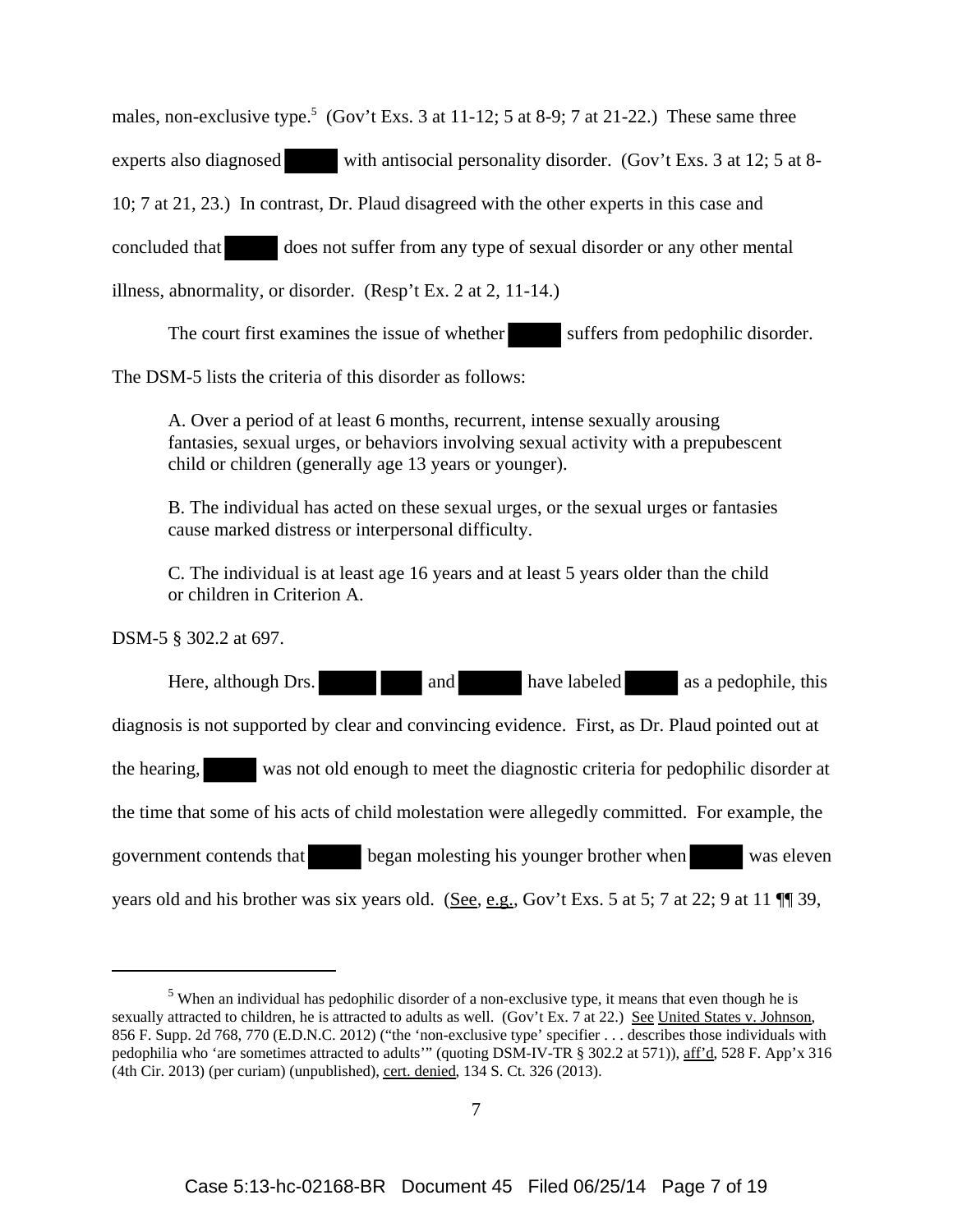41; Gov't Proposed Findings of Fact and Conclusions of Law, DE # 33, at 3 ¶ 2.) However, even if the court accepted the government's position with regard to this issue, much of this behavior cannot be considered in determining whether suffers from pedophilic disorder because he was less than sixteen years old during the vast majority of the time that he was allegedly molesting his brother. DSM-5 § 302.2 at 697 (the diagnostic criteria for pedophilic disorder require that the offender must be at least sixteen years of age).

In other instances, the victims were thirteen years old and was seventeen years old at the time the molestation allegedly occurred. (Gov't Ex. 9 at 16 ¶ 59 (describing molestation of his cousin, L.J.P., and his step-cousin, J.M.); Gov't Proposed Findings of Fact and Conclusions of Law, DE # 33, at  $6 \text{ } \text{\ensuremath{\P}}\text{9}$ . Again, these acts of molestation cannot be considered in assessing the appropriateness of a diagnosis of pedophilic disorder because there must be at least a five-year difference in age between the victim and the offender in order to meet the diagnostic criteria. DSM-5 § 302.2 at 697. In addition, it is not clear whether other acts of molestation are able to be taken into account. For example, when was either fifteen or sixteen years old, he allegedly molested his five-year-old cousin. (Gov't Ex. 9 at 17 ¶ 67; Gov't Proposed Findings of Fact and Conclusions of Law, DE # 33, at 6 | 9.) If was sixteen years old when the molestation occurred, then it can be considered, but if he was fifteen, it cannot be considered. (See also Gov't Exs. 5 at 3 (Dr. stating that "repeatedly engaged in sexual contact with children . . . between the time he was 11 and 17 years old" (emphasis added)); 7 at 20, 22 (Dr. stating that disclosed "that when he was between the ages of 15 and 17" he molested additional undetected victims (emphasis added)).) Drs. and did not discuss any of these age-related distinctions in

8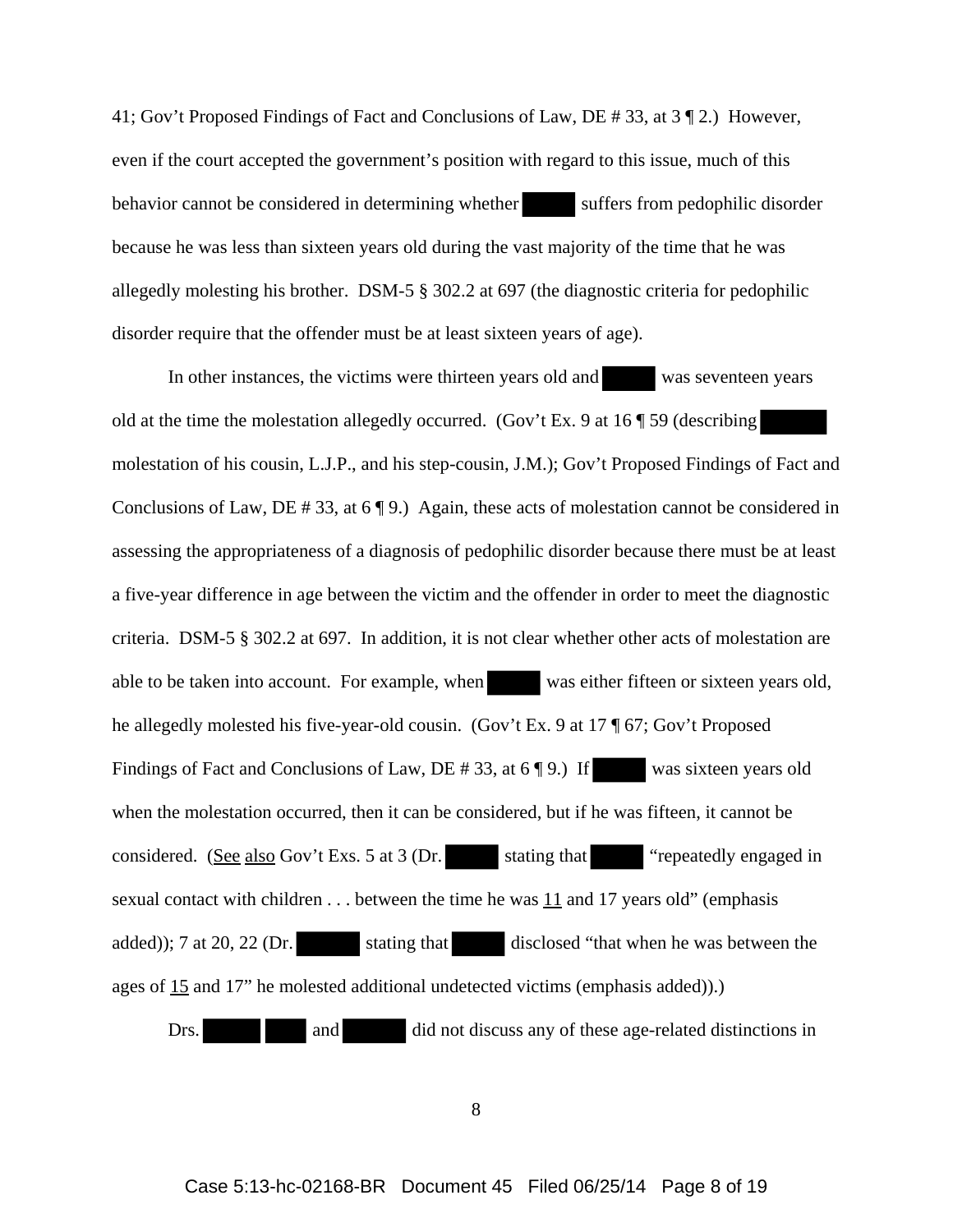their reports or in their testimony at the hearing. Rather, it appears that they improperly considered all of sexual misconduct in formulating their diagnoses of pedophilic disorder. As a result, the court is very reluctant to rely on their opinions with regard to this issue. Moreover, as Dr. Plaud testified, the overwhelming majority of sexual misconduct took place when he himself was a juvenile.<sup>6</sup> Thus, the conduct occurred when the emotional and decision-making control centers of brain had not yet reached maturity.<sup>7</sup>

 is now more mature at the age of thirty-three, and the court is unwilling to declare that he has ever suffered from pedophilic disorder when almost all of his alleged acts of child molestation were committed during a period of psychosocial immaturity.

Most importantly, the court discounts the opinions of Drs. and because none of them point to any recent evidence of having recurrent or intense sexually arousing fantasies, urges, or behaviors regarding prepubescent males. Their diagnoses of pedophilic disorder are based completely on behavior from the time of his adolescence until he was twenty-three years old.<sup>8</sup> (Gov't Exs. 3 at 11-12; 5 at 9; 7 at 22.)

<sup>6</sup> was not accused of, charged with, or convicted of molesting a child for a period of about six years, from the time that he was adjudicated on the charges of Child Molestation in the First Degree and Attempted Child Molestation in the First Degree in August 1998 until approximately July 2004, when the conduct underlying his federal offense began to occur (see Gov't Ex. 9 at  $2 \P 1$  (was charged with Sexual Abuse of a Minor "on was charged with Sexual Abuse of a Minor "on or about July through August 2004")). Although the court recognizes that he was incarcerated during much of this time period on charges of theft, failure to register as a sex offender, and probation violations (see, e.g., Gov't Exs. 7 at 11- 12, 9 at 12-15 ¶¶ 44-57), the fact remains that the only accusations of child molestation that have been made against as an adult relate to conduct that occurred in 2004 with a seven-year-old boy and a fifteen-year-old boy. was also accused of possessing child pornography at that time. See discussion, supra, at 3-4.

 $<sup>7</sup>$  At the hearing, Dr. Plaud testified that the National Institutes of Health has extended the analysis of the</sup> adolescent brain up to the age of twenty-five years old. See, e.g., http://www nimh nih.gov/health/publications/theteen-brain-still-under-construction/index.shtml (last visited June 25, 2014) ("In key ways, the brain doesn't look like that of an adult until the early 20s.").

 $8$  The court acknowledges that the record does contain some evidence to support the conclusion that suffered from pedophilic disorder as a young adult. (See, e.g., Gov't Exs. 5 at 3 ("While in and out of community supervision and confinement facilities from the age of 18 to 22, Mr. admitted he had ongoing sexual interests (continued...)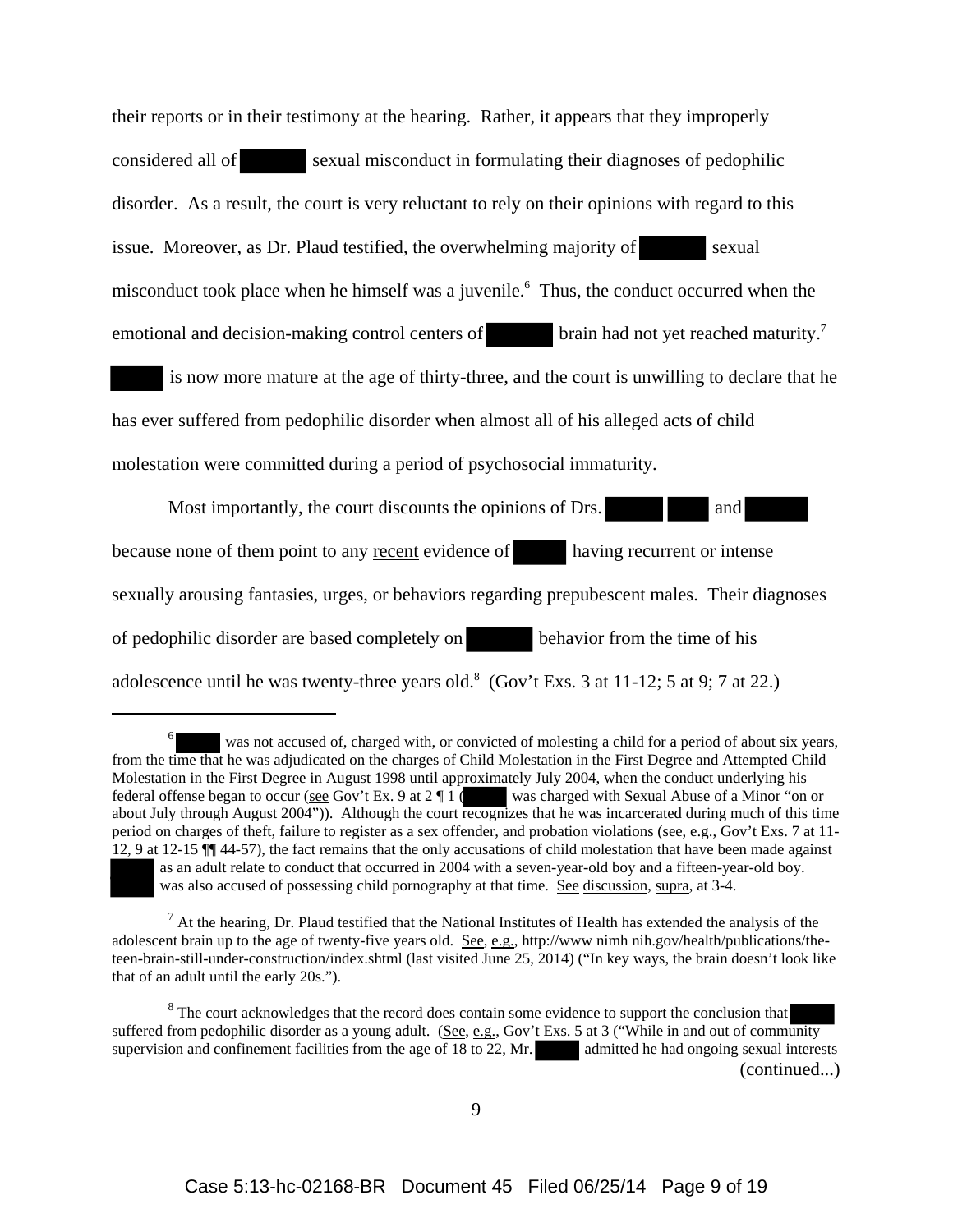However, ten years have passed since then, and there is no evidence to support a diagnosis of pedophilic disorder during that decade.

For example, there is absolutely no evidence in the record which demonstrates that has engaged in sexual acts or acted out in a sexual manner during his most recent incarceration. Specifically, there is no evidence that has either collected or drawn pictures of young male children while in BOP custody. Although the government introduced evidence to show that wrote "various pornographic fantasy stories" in the past (Gov't Ex. 9 at 3 ¶ 9; Gov't Proposed Findings of Fact and Conclusions of Law, DE # 33, at 12 ¶ 22), he has not written any such stories about prepubescent males while he has been federally incarcerated. He has not been caught engaging in sexual behavior with anyone in his unit. Nor has he attempted to contact a prepubescent male by letter, telephone, or in any other manner. The court finds it significant that in the ten years following his most recent offense, sexual urges have not interfered with his daily functioning, and he has not acted on those urges.<sup>9</sup>

<sup>8</sup> (...continued)

for pre-adolescent boys."), 9; 7 at 22 (discussing evidence of being in the presence of children and of his sexual attraction to prepubescent males from the time that he was nineteen years old through the age of twentythree).) However, even if the court assumes without deciding that did meet the DSM criteria for pedophilic disorder during his early adulthood, such a determination would not require the court to conclude that suffers from a mental illness, abnormality, or disorder for the purposes of the Adam Walsh Act. "[T]he Supreme Court has said that courts are not bound by medical definitions in determining whether an individual suffers from a mental illness as a matter of law because 'psychiatry . . . informs but does not control ultimate legal determinations.'" Springer, 715 F.3d at 546 (alteration in original) (quoting Kansas v. Crane, 534 U.S. 407, 413 (2002)); see also Kansas v. Hendricks, 521 U.S. 346, 359 (1997) ("Legal definitions . . . must take into account such issues as individual responsibility . . . and competency, [and consequently] need not mirror those advanced by the medical profession." (citation and internal quotation marks omitted)); United States v. Caporale, 701 F.3d 128, 136 (4th Cir. 2012) (noting that "one will search  $\S$  4247(a)(6) in vain for any language purporting to confine the universe of qualifying mental impairments within clinical or pedagogical parameters" and, consequently, that "it has been left to the courts to develop the meaning of 'serious mental illness, abnormality, or disorder' as a legal term of art").

 $9<sup>9</sup>$  The court mentions that while was in custody as a juvenile, he was observed masturbating in front of another youth and also wrote sexual letters to a peer-aged male. (See Gov't Exs. 3 at 6; 5 at 6; 7 at 3.) Thus, while acted out in a sexual manner during his juvenile confinement, there is absolutely no evidence that he has engaged in comparable behavior over the course of the past ten years.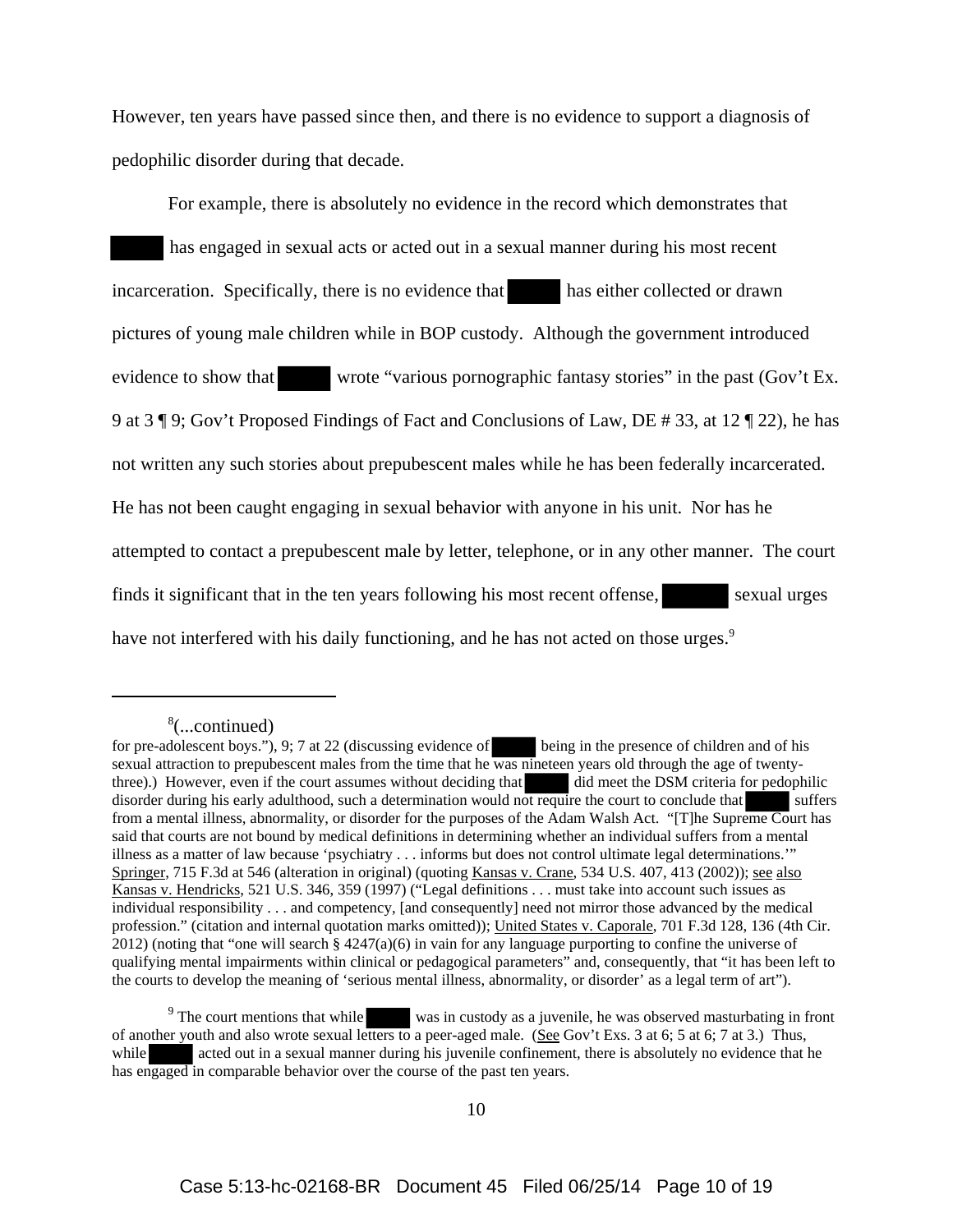Furthermore, has consistently denied having any sexual attraction to prepubescent males during the period of his most recent incarceration.<sup>10</sup> (See Gov't Exs. 3 at 10 (Dr. noting that "[w]hen asked, Mr. denied any interest or arousal to pre-pubescent children"), 11, 13; 25 at 140:14-16 (during his 20 November 2013 deposition, denied having sexual fantasies about boys aged thirteen or younger); Resp't Ex. 2 at 5 (Dr. Plaud noting that during their interview, stated "that his sexual preference is for male adults" and also stated "that at the present time he masturbates weekly, to sexual fantasies involving consensual sexual behavior with male adults").)

Committing pedophilic acts and meeting the criteria for a diagnosis of pedophilic disorder are not necessarily coincident, and absent further evidence that currently demonstrates recurrent, intense, sexually arousing fantasies, urges, or behaviors involving prepubescent males, the court finds more convincing Dr. Plaud's opinion that does not suffer from pedophilic disorder.<sup>11</sup> (Resp't Ex. 2 at 2, 12.) As a result, the court finds that the

<sup>&</sup>lt;sup>10</sup> The court recognizes that has recently admitted that he is sexually attracted to pubescent and escent teenage males. (See Gov't Exs. 3 at 10 (Dr. noting that acknowledged "arousal to post-pubescent teenage males. (See Gov't Exs. 3 at 10 (Dr. noting that acknowledged "arousal to 'juveniles, 13 and up,' as well as adults from 18 to 45"),  $11, \overline{13}$ ; 25 at 140:17-25 (during his 20 November 2013 deposition, admitted to having sexual fantasies about boys between the ages of fourteen and fifteen "[m]aybe once every couple weeks"). Despite the fact that he has made such admissions regarding his current sexual attraction to pubescent and post-pubescent adolescents, the government does not contend that suffers from other specified paraphilic disorder, <u>see</u> DSM-5 § 302.89 at 705. Furthermore, none of the experts in this matter have diagnosed with other specified paraphilic disorder. Because the government has not argued that with other specified paraphilic disorder. Because the government has not argued that suffers from other specified paraphilic disorder, the court need not address the appropriateness of such a diagnosis. The court also notes that the 2006 pre-sentence report states that "acknowledged he has an attraction to juvenile children . . . ." (Gov't Ex. 9 at 8 | 20; see also Gov't Ex. 25 at  $116:10-12$ .) However, statement does not provide clear and convincing evidence of a more recent sexual attraction to prepubescent males because the word "juvenile" can encompass prepubescent, pubescent, and post-pubescent children. Thus, may have been referring to pubescent and/or post-pubescent males when he made the acknowledgment. This conclusion is underscored by the fact that to told Dr. that he is attracted to "juveniles" but then clarified his stat that he is attracted to "juveniles" but then clarified his statement by adding the phrase "13 and up." (Gov't Ex. 3 at 10, 11 (internal quotation marks omitted).) As a result, the court discounts the statement contained in the 2006 pre-sentence report in assessing whether suffers from pedophilic disorder.

 $11$  This case differs significantly from other Adam Walsh Act cases that have been decided by this court (continued...)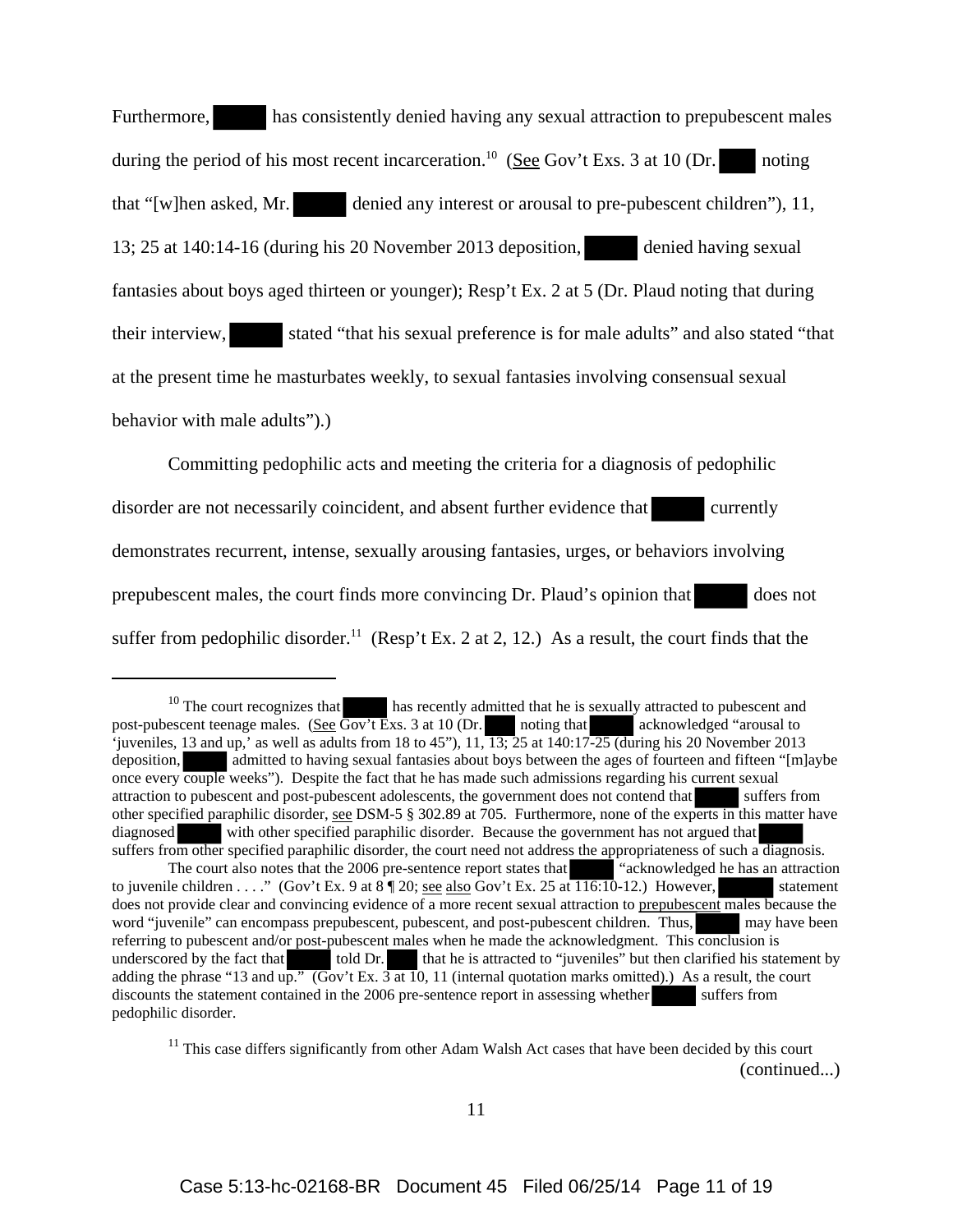government has failed to meet its burden of showing by clear and convincing evidence that suffers from pedophilic disorder.

The court next considers whether suffers from antisocial personality disorder. Drs. and have diagnosed with this disorder, but Dr. Plaud does not believe that such a diagnosis is proper in this case. (Gov't Exs. 3 at 12; 5 at 8-10; 7 at 23; Resp't Ex. 2 at 2, 13.) As described in the DSM-5, antisocial personality disorder is characterized by a pervasive pattern of disregard for and violation of the rights of others occurring since age fifteen and indicated by at least three of seven criteria, including: (1) failure to conform to social norms with respect to lawful behaviors, as indicated by repeatedly performing acts that are grounds for arrest; (2) deceitfulness, as indicated by repeated lying, use of aliases, or conning others for personal profit or pleasure; (3) impulsivity or failure to plan ahead; (4) irritability and aggressiveness, as indicated by repeated physical fights or assaults; (5) reckless disregard for the safety of self or others; (6) consistent irresponsibility, as indicated by repeated failure to sustain consistent work behavior or honor financial obligations; and (7) lack of remorse, as indicated by being indifferent to or rationalizing having hurt, mistreated, or stolen

 $11$ (...continued)

where the respondent argued that it was not clear that he suffered from pedophilia, but the court found that such a diagnosis was warranted. In those cases, there was recent evidence which demonstrated the respondent's ongoing sexual attraction to prepubescent children. See, e.g., United States v. Riedel, 5:08-HC-2155-BR (E.D.N.C.), DE # 76, at 7-8 (during the commitment hearing, respondent admitted that he had "'tendencies'" toward sexual urges regarding prepubescent children and that those tendencies would "'probably not'" go away; respondent also acknowledged during an interview with an expert approximately fourteen months prior to the commitment hearing that he was experiencing fantasies about children and that his deviant fantasies were something that would always have to be managed); United States v. Edwards, No. 5-11-HC-2132-BR (E.D.N.C.), DE # 60, at 5 (during the commitment hearing, respondent admitted to being subconsciously aroused by thoughts of young boys and also admitted that he had fantasies of exposing himself to such children); see also United States v. Wooden, 693 F.3d 440, 452-53 (4th Cir. 2012) (finding that a record that contains "substantial evidence showing that [the respondent] was still having intense and recurrent sexually arousing fantasies and sexual urges about prepubescent children," including admissions made to a psychologist, admissions made during a polygraph examination, and admissions made during a deposition, in addition to hearing testimony that evinced common sex offender cognitive distortions, supported a finding that the respondent suffered from pedophilia (emphasis added)).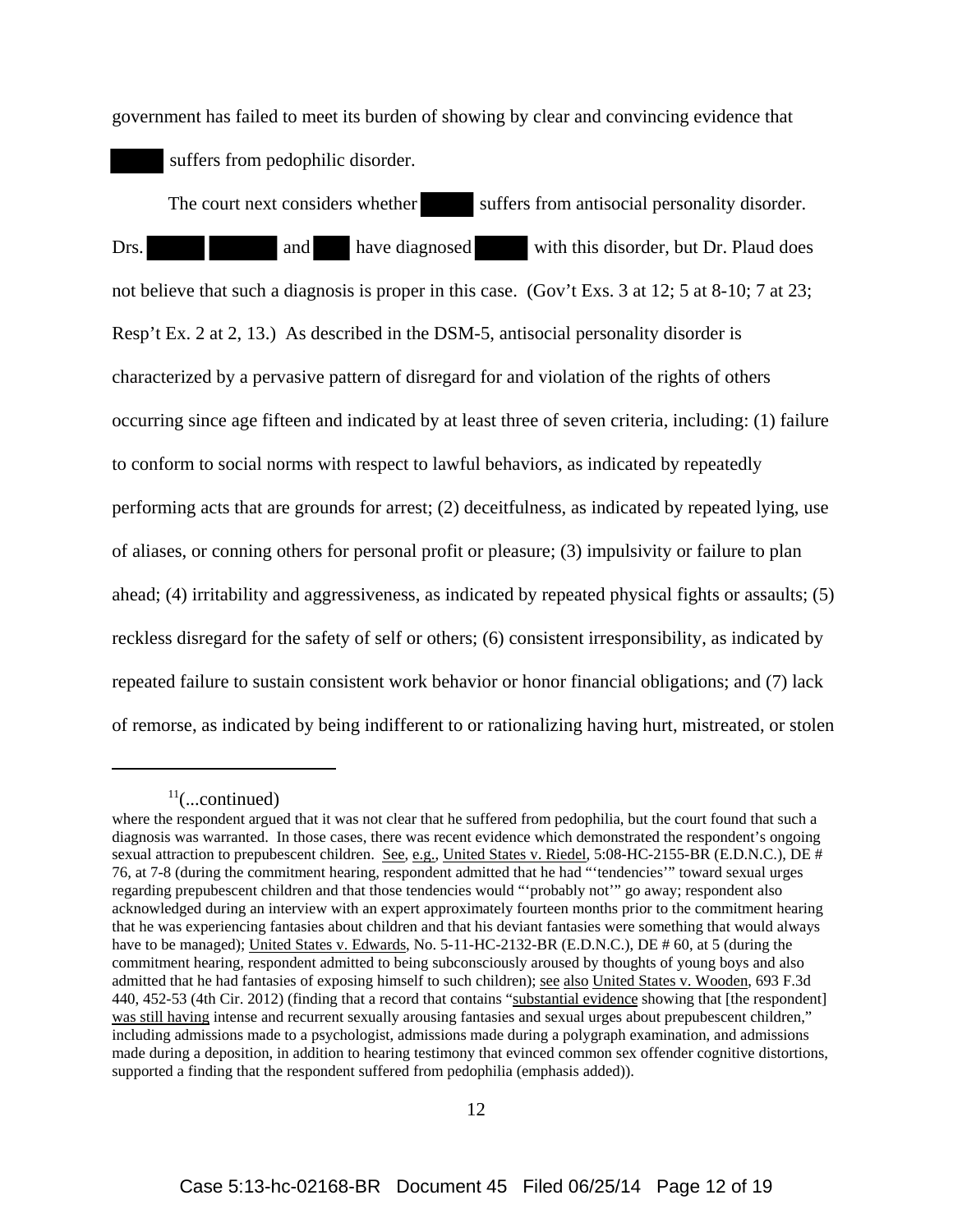from another. DSM-5 § 301.7 at 659. Additionally, there must be evidence of conduct disorder prior to age fifteen. Id. Conduct disorder involves a repetitive and persistent pattern of behavior in which the basic rights of others or major age-appropriate social norms or rules are violated. Id. The specific behaviors characteristic of conduct disorder fall into one of four categories: (1) aggression to people and animals; (2) destruction of property; (3) deceitfulness or theft; or (4) serious violations of rules. Id.

The court finds that the government has failed to present clear and convincing evidence to show that currently suffers from antisocial personality disorder. As with their diagnoses of pedophilic disorder, the antisocial personality disorder diagnoses of Drs. and are based to a large extent on behavior from the time of his adolescence until he was twenty-three years old.<sup>12</sup> (Gov't Exs. 5 at 9-10; 7 at 23.) In contrast, Dr. who interviewed as part of his forensic evaluation, provided considerable testimony at the hearing regarding his belief that presently suffers from antisocial personality disorder. Dr. explained that acted in a manipulative manner during their interview. himself commented on his current lack of credibility given that he had lied to others in the past. (See also Gov't Ex. 3 at 12.) Dr. believes that does not tell consistent stories, that he presents in different ways at different times, and that his pattern of relating to others involves doing what is best for himself. Dr. also testified that failed to display empathy for his victims during their interview. (See also id. at 14 (""never expressed any empathy for his victims or made any statements regarding the harm he caused to them or their families.").) In its closing argument at the hearing, the government asked the court to "heavily credit" Dr.

 $12$  The court notes that Dr. and Dr. did provide testimony at the evidentiary hearing regarding recent BOP infractions, and the court has considered that testimony.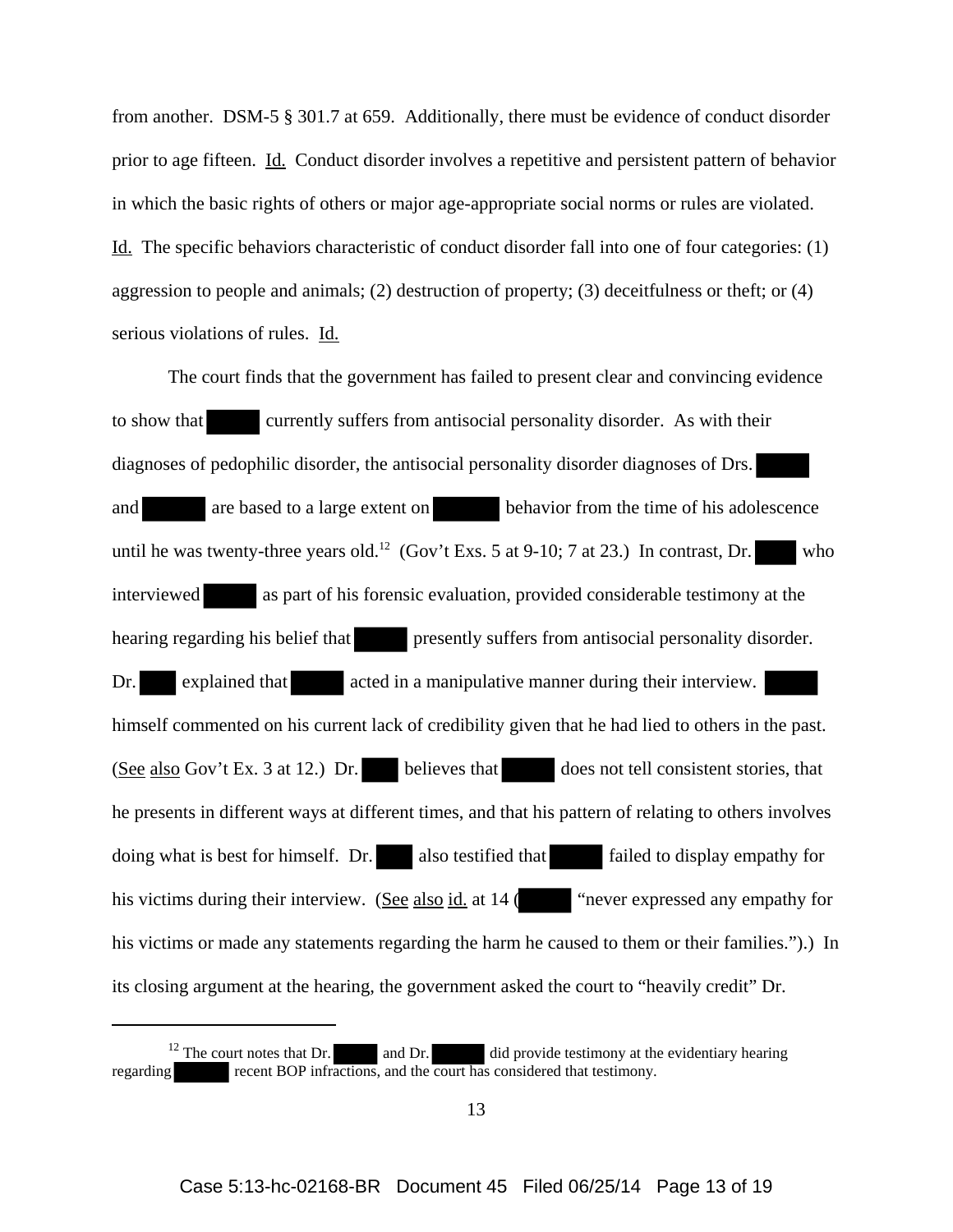testimony.

However, even if the court were to fully credit the testimony of Dr. the evidence would only clearly support a finding that currently meets two of the criteria for a diagnosis of antisocial personality disorder: deceitfulness and lack of remorse. As the court has previously discussed, it is necessary for an individual to meet at least three of the seven diagnostic criteria in order to obtain such a diagnosis. See discussion, supra, at 12-13. There is little evidence in the record to show that presently meets any of the other diagnostic criteria. For example, he does not exhibit irritability or aggressiveness, nor has he done so throughout the course of his life. (See, e.g., Gov't Ex. 5 at 10 (Dr. noting that irritability and aggressiveness are not "prominent feature[s]" in personality).) Furthermore, as Dr. acknowledged on cross-examination, has worked as a shipping clerk in the

logistics department of the BOP even though he does not have to maintain employment while in federal custody. Thus, the record does not clearly support a finding that is now demonstrating "[c]onsistent irresponsibility." DSM-5 § 301.7 at 659.

Most importantly, has had few behavioral difficulties during his recent federal incarceration.<sup>13</sup> Even Dr. admits that has not been a behavioral problem over the past ten years. (Gov't Ex. 3 at 8 (Dr. stating that "was sent to various federal" facilities and apparently displayed no significant problems while incarcerated"), 12 (recognizing "limited history of disciplinary infractions while incarcerated").) Although it appears that received two recent disciplinary infractions, one in 2010 and one in 2013, two write-

 $13$  The court observes that although was housed in the Special Housing Unit ("SHU") for an extended period of time when he first entered the BOP, it was not because he presented behavioral problems. Rather, he resided in the SHU because he requested protective custody status. (Gov't Exs. 3 at 8; 7 at 9, 21.)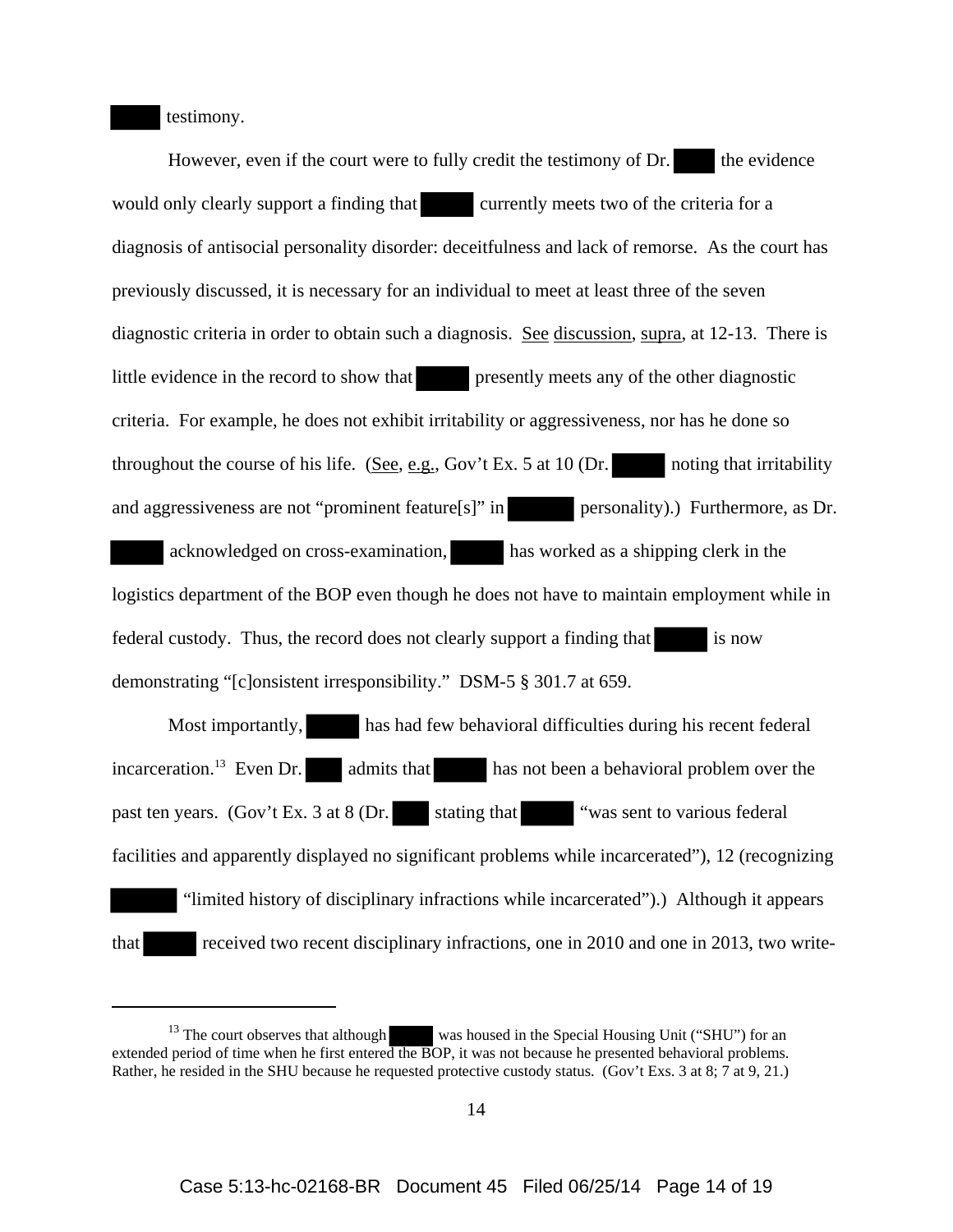ups in a ten-year period simply do not show that has "failed to conform to social norms" with respect to lawful behaviors, as indicated by repeatedly performing acts that are grounds for arrest."14 DSM-5 § 301.7 at 659.

Drs. and have attempted to account for this lack of evidence of current behavioral problems. At the hearing, all three of them testified in effect that is living in an "artificial environment" and that the structure of the institutional setting suppresses antisocial personality disorder in some people, including The court declines to credit this vague testimony which was not supported by data. An individual experiencing great difficulty conforming his conduct to the rules of society would likely exhibit the same pattern of bad behavior while incarcerated, but has not done so. See, e.g., United States v. Wilkinson, 646 F. Supp. 2d 194, 204 (D. Mass. 2009) (forensic expert in Adam Walsh Act case testified that "many inmates with Antisocial Personality Disorder have behavior problems in prison"). In contrast to many inmates, his conduct while incarcerated indicates that he does not have difficulty obeying general rules, even the strict regulations of the prison environment.

Moreover, the court is hesitant to accept the argument that the prison environment is suppressing antisocial personality disorder given the advisory language contained in the DSM-5 which states that antisocial personality disorder "may become less evident or remit as

 $14$  Moreover, the court places very little weight on the infractions themselves. incurred the 2010 violation for possessing a dangerous weapon, *i.e.*, a sharpened toothbrush. (Gov't Exs. 3 at 8; 5 at 6; 7 at 21; Resp't Ex. 2 at 7-8.) At the hearing, convincingly testified that the only reason why he had the toothbrush in his possession was because he was afraid that he was going to be transferred out of a federal prison in Tucson, Arizona. He wanted to remain at that facility, and he thought that he could achieve that goal by obtaining the infraction for possession of a dangerous weapon. The court credits testimony with regard to this issue. The 2013 violation appears to have involved taking medication that was not prescribed by BOP staff. (See, e.g., Gov't Ex. 3 at 3, 10; Resp't Proposed Findings of Fact and Conclusions of Law, DE # 31, at 3 ¶ C.) Although Dr. provided general testimony that this infraction was "very serious" in nature, almost no specific evidence was introduced at the hearing regarding the circumstances surrounding this violation. As a result, the court declines to give this infraction significant weight in determining whether currently suffers from antisocial personality disorder.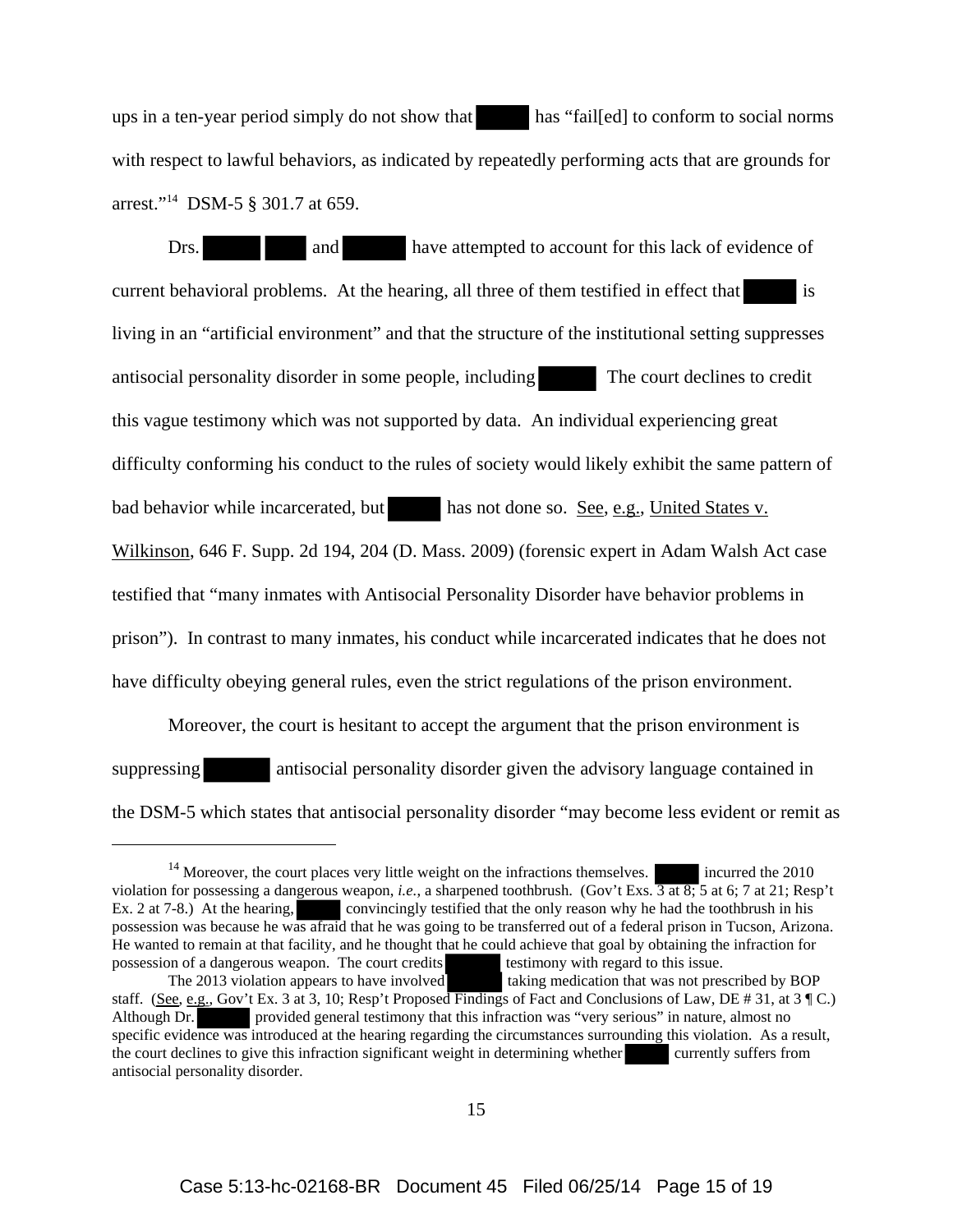the individual grows older, particularly by the fourth decade of life. Although this remission tends to be particularly evident with respect to engaging in criminal behavior, there is likely to be a decrease in the full spectrum of antisocial behaviors and substance use." DSM-5 § 301.7 at 661. The court acknowledges that is thirty-three years old and has not yet reached his fourth decade of life. Nevertheless, the court cannot ignore the fact that the DSM-5 specifically indicates that antisocial personality disorder tends to remit over time.

Finally, Dr. Plaud is the only expert in this case who conducted personality testing in order to assess current psychological status, and he has opined that a diagnosis of antisocial personality disorder is not warranted at this time. As Dr. Plaud has explained,

 results on the International Personality Disorder Examination ("IPDE") indicate that he does not presently evidence a pattern of personality functioning in which he has antisocial personality features. (See Resp't Ex. 2 at 21-22.) Rather, the results of the IPDE demonstrate that "may be prone to engage in histrionic behavior as well as socially avoidant behavior, reinforced through his long term of institutionalization." (Id. at 22.) The court credits Dr. Plaud's testimony with regard to this issue, particularly after observing own testimony at the hearing.

Thus, absent more recent and pervasive evidence of deviant behavior, it is not clear that currently has antisocial personality disorder.<sup>15</sup> Moreover, even if does suffer

(continued...)

<sup>&</sup>lt;sup>15</sup> At this juncture, the court notes its finding that there is clear and convincing evidence in this case which shows that suffered from a conduct disorder prior to age fifteen. See DSM-5 § 301.7 at 659. He began stealing when he was in kindergarten. (Gov't Exs. 3 at 4; 5 at 4; 7 at 4, 23.) parents reported that he "was always stealing from friends or family members." (Gov't Ex. 9 at 23 ¶ 101.) According to his 2006 pre-sentence report,

presented with numerous behavioral problems since he was very young. In 1989, he was referred to Pediatric Associates in Lakewood, Washington by Shining Mountain Elementary School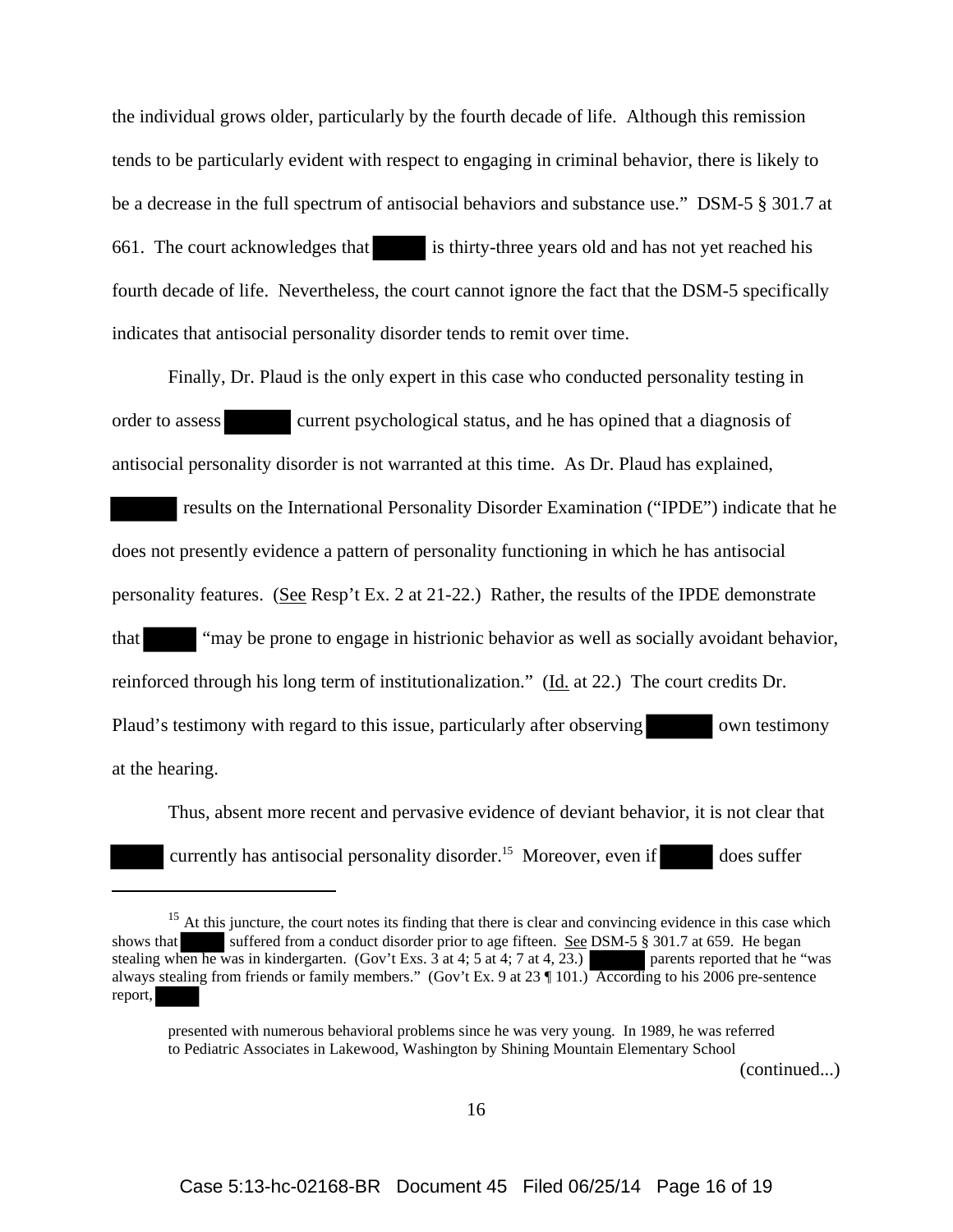from antisocial personality disorder now, the government has not shown that the disorder is sufficiently severe to constitute a "serious" mental disorder within the meaning of the Adam Walsh Act. Although the government presented evidence to show that there is an increased risk of sexual recidivism when an individual is diagnosed with both pedophilic disorder and antisocial personality disorder (see, e.g., Gov't Ex. 5 at 10), the court has previously determined that does not suffer from pedophilic disorder. See discussion, supra, at 7-12. As Dr. Plaud has pointed out, antisocial personality disorder in and of itself is "only weakly related to sexual offense recidivism." (Resp't Ex. 2 at 13.) Additionally, the court agrees with the analysis adopted by another judge in this district:

[T]he goal of § 4248 is to isolate sexually dangerous offenders. Even if [the respondent] has appropriately been diagnosed with antisocial personality disorder, the Court is reluctant [to] find that, in this instance where there is no companion diagnosis of a sexual disorder or paraphilia, a diagnosis of antisocial personality disorder, alone, rises to the level of a serious mental disorder that is a sufficient basis upon which to predicate civil commitment under the Adam Walsh Act.

United States v. Begay, 880 F. Supp. 2d 707, 711 (E.D.N.C. 2012) (emphasis in original); see

also Wilkinson, 646 F. Supp. 2d at 208 (Adam Walsh Act respondent's antisocial personality

disorder did not "distinguish him from many other prisoners" where experts in the case estimated

 $^{15}$ (...continued)

officials due to his negative behaviors and struggles with course work. [ was noted to have always had problems in school, even though he was labeled as being bright. He was noted to be disruptive in class and was disrespectful and disobedient toward his teachers at school as well as to his parents at home. He was noted to have poor attention, poor esteem, poor anger control and poor frustration tolerance. He was also noted to be impulsive, have excess activity level and difficulty getting along with others. [ was diagnosed with Attention Deficit Hyperactivity Disorder and Behavioral Disorder and was prescribed Ritalin.

<sup>(</sup>Id. at 23 ¶ 100; see also Gov't Exs. 3 at 4; 5 at 4; 7 at 4, 23.) Furthermore, parents stated that he "had always been 'somewhat of a management problem' and had 'somewhat of a deviant mind.'" (Gov't Ex. 9 at 23 ¶ 101.) However, the existence of this evidence does not change the fact that the government has failed to prove that suffers from antisocial personality disorder at the present time.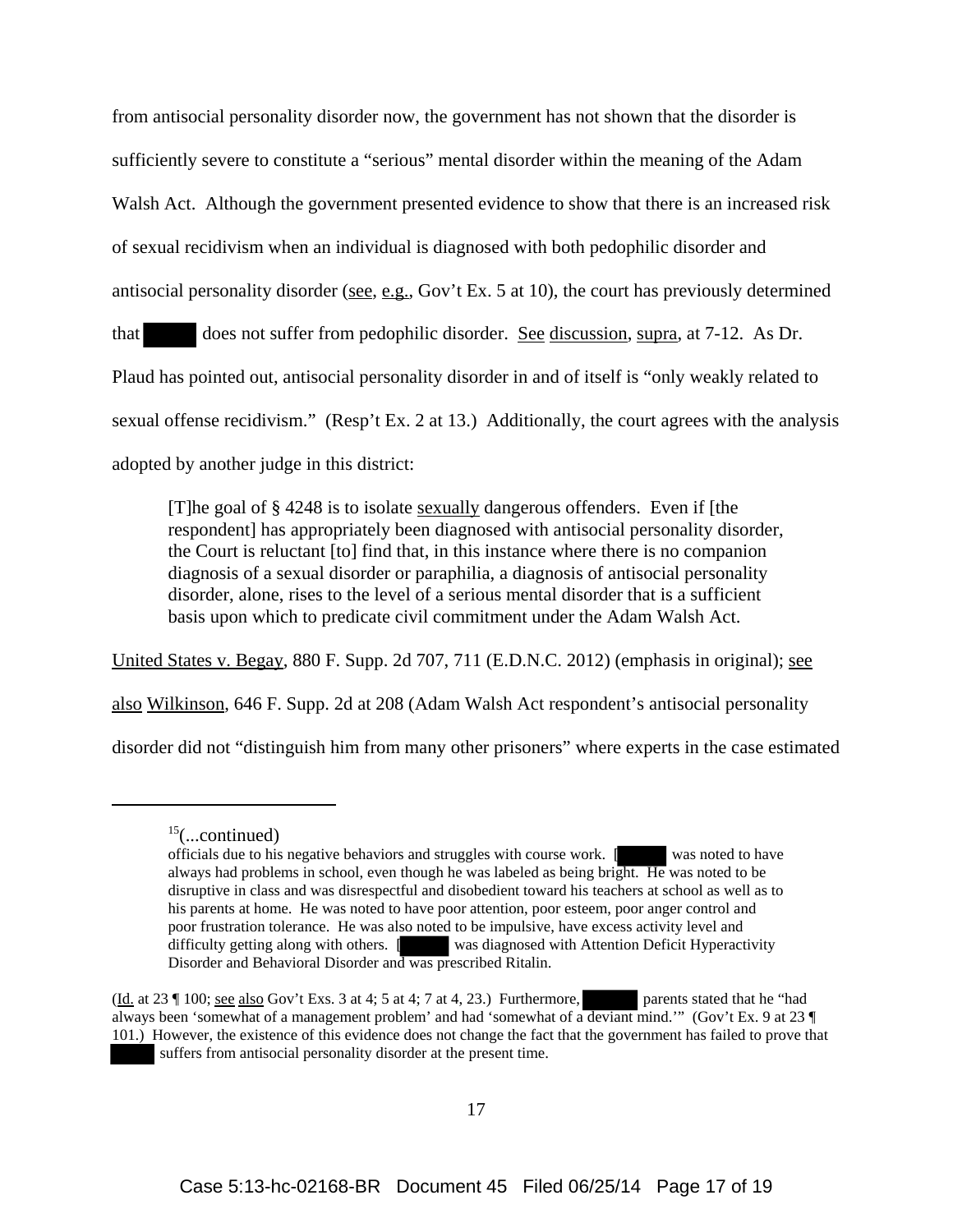that about a third of all prisoners have the disorder).

 The government's evidence has failed to instill in the court "a firm belief or conviction, without hesitancy" that suffers from any mental illness, abnormality, or disorder. Springer, 715 F.3d at 538 (citation and internal quotation marks omitted). Accordingly, the court concludes that the government has failed to prove by clear and convincing evidence that has a serious mental illness, abnormality, or disorder for the purposes of the Adam Walsh Act. As a result, the government has necessarily failed to prove that is a sexually dangerous person.16

#### **III. CONCLUSION**

For the foregoing reasons, the government has failed to show by clear and convincing evidence that suffers from a serious mental illness, abnormality, or disorder, as a result of which he would have serious difficulty in refraining from sexually violent conduct or child molestation if released. Accordingly, the court concludes that is not a sexually dangerous person under the Adam Walsh Act and ORDERS that the government release forthwith to the custody and supervision of the appropriate United States Probation Officer. The

<sup>&</sup>lt;sup>16</sup> Because the court has concluded that does not have a serious mental illness, abnormality or disorder, the court need not address the Adam Walsh Act's volitional control prong. See Francis, 686 F.3d at 276 ("[T]he district court could have concluded that [the respondent] was not sexually dangerous based only on the government's failure to prove the mental illness element." (citing United States v. Comstock, 627 F.3d 513, 515-16 (2010))); Wooden, 693 F.3d at 450 ("[T]he district court could have rested its rejection of the government's petition solely on its determination that [the respondent] was not a pedophile . . . .").